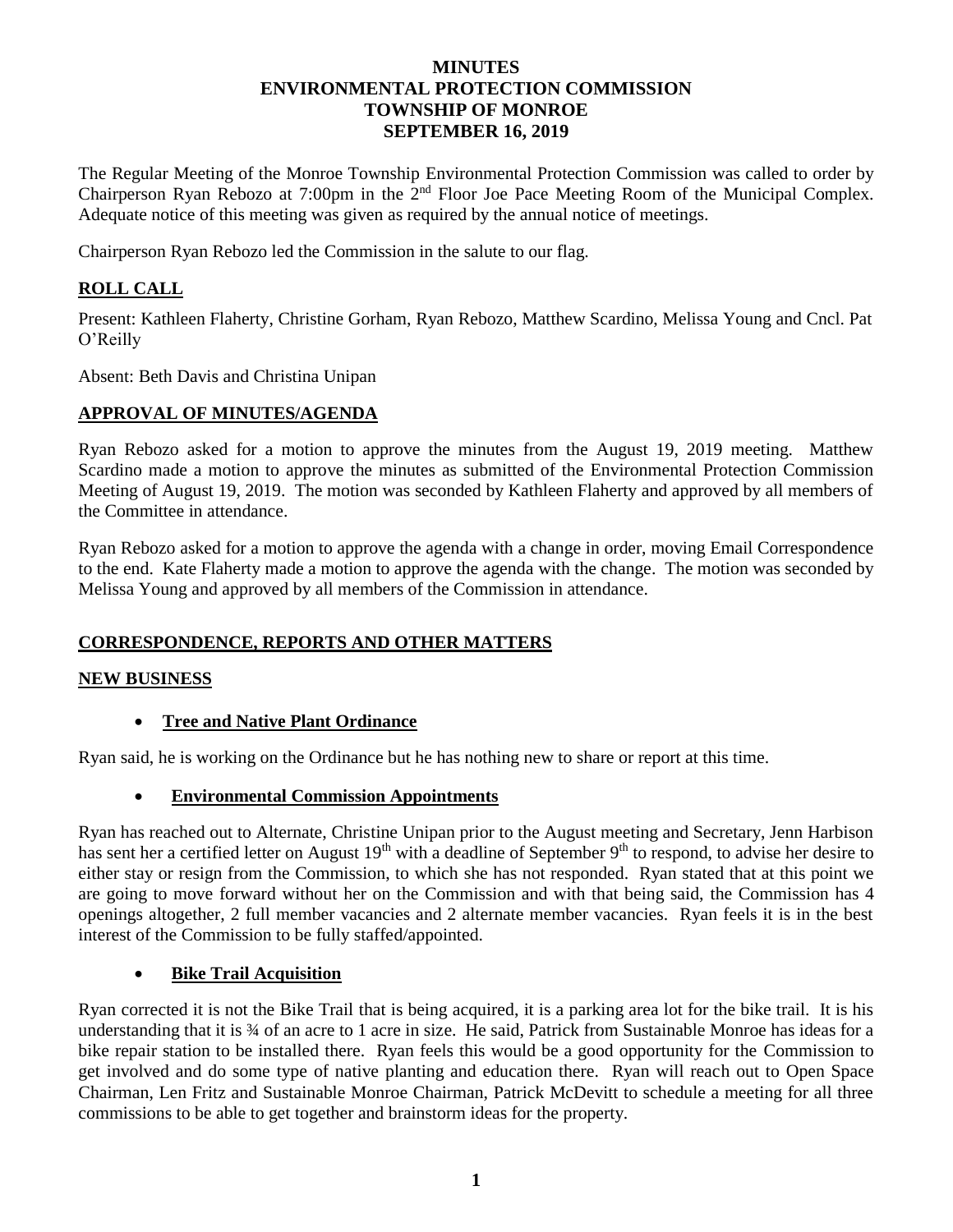#### **Environmental Protection Commission Minutes** *(cont'd)* **August 19, 2019**

# **Detention Basins**

Melissa shared a letter she drafted that can be mailed to the residents in her neighborhood and possibly another neighborhood regarding the basins and explaining the Commission's idea of turning them into natural habitats. Kate said, she will work on creating a pamphlet that can be included with the letter and also used at tabling events. A discussion followed regarding the letter, the pamphlet and the information that should be included and how it could be presented.

Melissa suggested looking for another neighborhood that is similar in size to her neighborhood to propose transforming their basin also. Matt said, it should be in an area that people will be able to drive by and see. Cncl. O'Reilly said, another option could possibly be the basin that is in the back of Twelve Oaks, which is large and always filled with water. A discussion followed regarding the ways to bring the basins back into natural habitats and the process that entails. Kate suggested, transforming a high profile basin such as the basin at the ambulance hall. Cncl. O'Reilly said, the basin at the proposed Dog Park located on Clayton Road would be a great start once that project gets underway. Melissa said, since it is now fall and nothing is going to grow all winter, maybe the Commission could work on the basin plans during the winter months and then kick off the project in early spring. Cncl. O'Reilly agreed with taking the winter months to work on the plan and said he would like the first basin the Commission transfers to be able to set the tone for basin design in all future developments.

## **OLD BUSINESS**

# **ERI Discussion**

Ryan is setting up a meeting with the Township Planner, Tim Kernan to see where there is overlap between the Commission's ideas of the ERI and what is already being compiled for the Master Plan.

## **Oldest Tree Competition**

Melissa created a google form with instructions about the contest that can be completed and turned in or directs contestants to a link online where the form can be completed and submitted. The guidelines include, applicants identifying a tree they think would qualify as the largest tree, measuring the circumference of that tree by using a string or rope around the tree, then submitting their name, the circumference of the tree and how the Commission can locate the tree to verify, by either GPS coordinates or closest intersection. Ryan suggested, once a winner is determined for the largest tree, the Commission will core that tree to find out how old it is and announce that as well. Melissa suggested, adding the flyer to the back of the application form and having them distributed within the schools. There was a discussion about possibly announcing the winner at the Tree Lighting on December  $7<sup>th</sup>$  and Melissa put the deadline to receive applications as November  $30<sup>th</sup>$ , to give the Commission time to meet, find the tree and verify the information. Kate suggested contacting the Williamstown Sun to have an article written promoting the competition. A discussion followed regarding possible prizes for the competition.

# **Green Fair**

Ryan asked for volunteers to attend the Green Fair on behalf of the Commission. He will not be able to attend due to work commitments. Kate and Melissa will be there for Sustainable Monroe already so they will represent the Environmental Protection Commission also. Ryan said that Patrick McDevitt has asked if we would want to use the Public Works interactive recycling display at our table, to which all the members agreed. Kate suggested coming up with a list of items that we would like to have on our table, the recycling display, the oldest tree flyer and possibly a basin drawing as "a what do you think" type of poster/education. A discussion followed regarding what should be on the Commission's table. Ryan will have a banner made up for the Commission's table. Melissa and Christine will clean up and complete the flyer and form and send it via email to everyone for approval prior to the fair and Kate will get tablecloths.